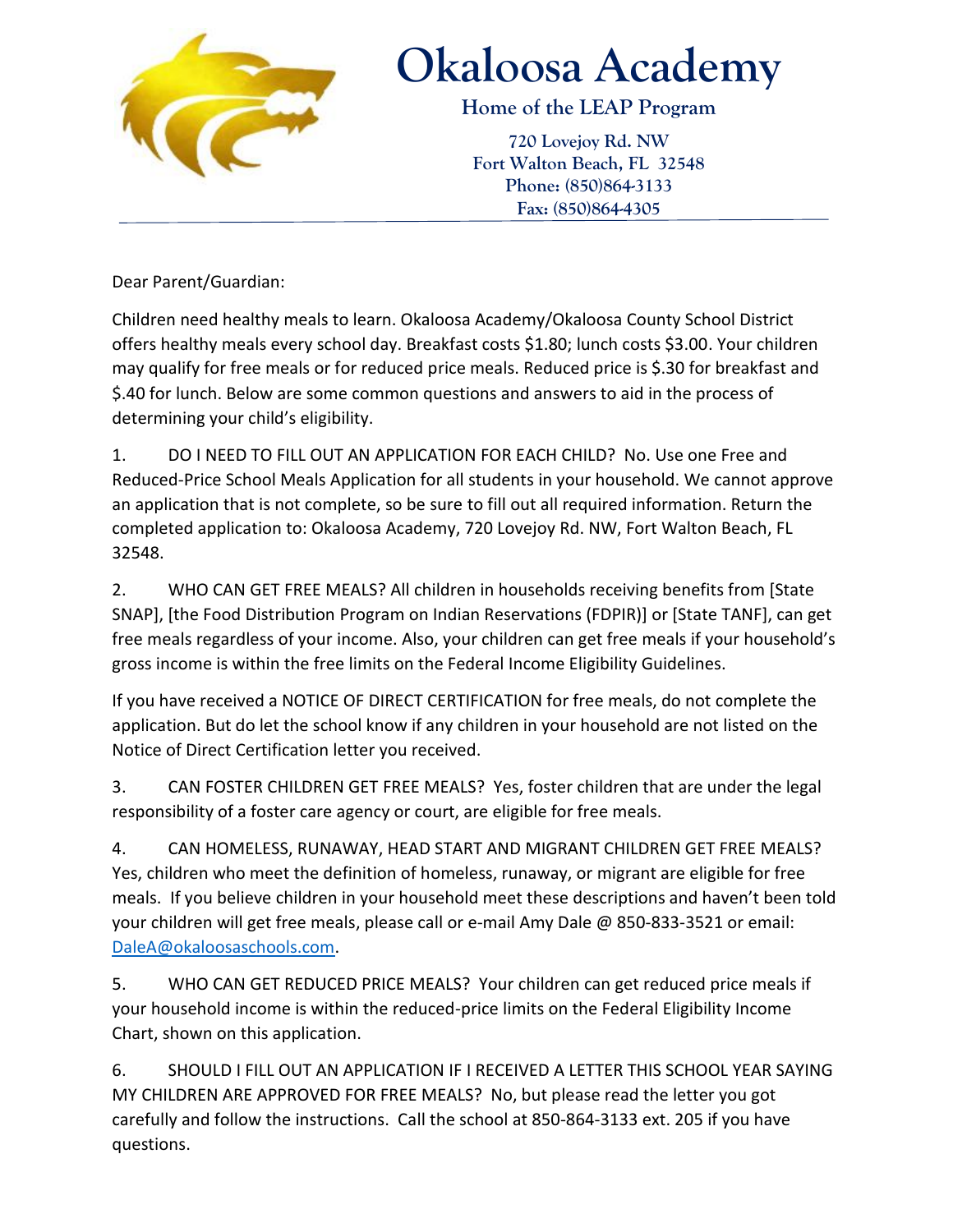7. MY CHILD'S APPLICATION WAS APPROVED LAST YEAR. DO I NEED TO FILL OUT A NEW ONE? Yes. Your child's application is only good for that school year and for the first few days of this school year. You must send in a new application unless the school told you that your child is eligible for the new school year.

8. I GET WIC. CAN MY CHILDREN GET FREE MEALS? Children in households participating in WIC may be eligible for free or reduced-price meals. Please send in an application.

9. WILL THE INFORMATION I GIVE BE CHECKED? Yes and we may also ask you to send written proof.

10. IF I DON'T QUALIFY NOW, MAY I APPLY LATER? Yes, you may apply at any time during the school year. For example, children with a parent or guardian who becomes unemployed may become eligible for free and reduced-price meals if the household income drops below the income limit.

11. WHAT IF I DISAGREE WITH THE SCHOOL'S DECISION ABOUT MY APPLICATION? You should talk to school officials. You also may ask for a hearing by calling or writing to: Cheryl Vigren , 101 A Business Centre Drive, Miramar Beach, FL 32550 or phone 850-650-3984 ext. 101.

12. MAY I APPLY IF SOMEONE IN MY HOUSEHOLD IS NOT A U.S. CITIZEN? Yes. You or your children do not have to be U.S. citizens to qualify for free or reduced-price meals.

13. WHO SHOULD I INCLUDE AS MEMBERS OF MY HOUSEHOLD? You must include all people living in your household, related or not (such as grandparents, other relatives, or friends) who share income and expenses. You must include yourself and all children living with you. If you live with other people who are economically independent (for example, people who you do not support, who do not share income with you or your children, and who pay a prorated share of expenses), do not include them.

14. WHAT IF MY INCOME IS NOT ALWAYS THE SAME? List the amount that you normally receive. For example, if you normally make \$1000 each month, but you missed some work last month and only made \$900, put down that you made \$1000 per month. If you normally get overtime, include it, but do not include it if you only work overtime sometimes. If you have lost a job or had your hours or wages reduced, use your current income.

15. WE ARE IN THE MILITARY. DO WE INCLUDE OUR HOUSING ALLOWANCE AS INCOME? If you get an off-base housing allowance, it must be included as income. However, if your housing is part of the Military Housing Privatization Initiative, do not include your housing allowance as income.

16. MY SPOUSE IS DEPLOYED TO A COMBAT ZONE. IS HER COMBAT PAY COUNTED AS INCOME? No, if the combat pay is received in addition to her basic pay because of her deployment and it wasn't received before she was deployed, combat pay is not counted as income. Contact your child's school for more information.

17. MY FAMILY NEEDS MORE HELP. ARE THERE OTHER PROGRAMS WE MIGHT APPLY FOR? To find out how to apply for [State SNAP] or other assistance benefits, contact your local assistance office or call 1-800-762-2237.